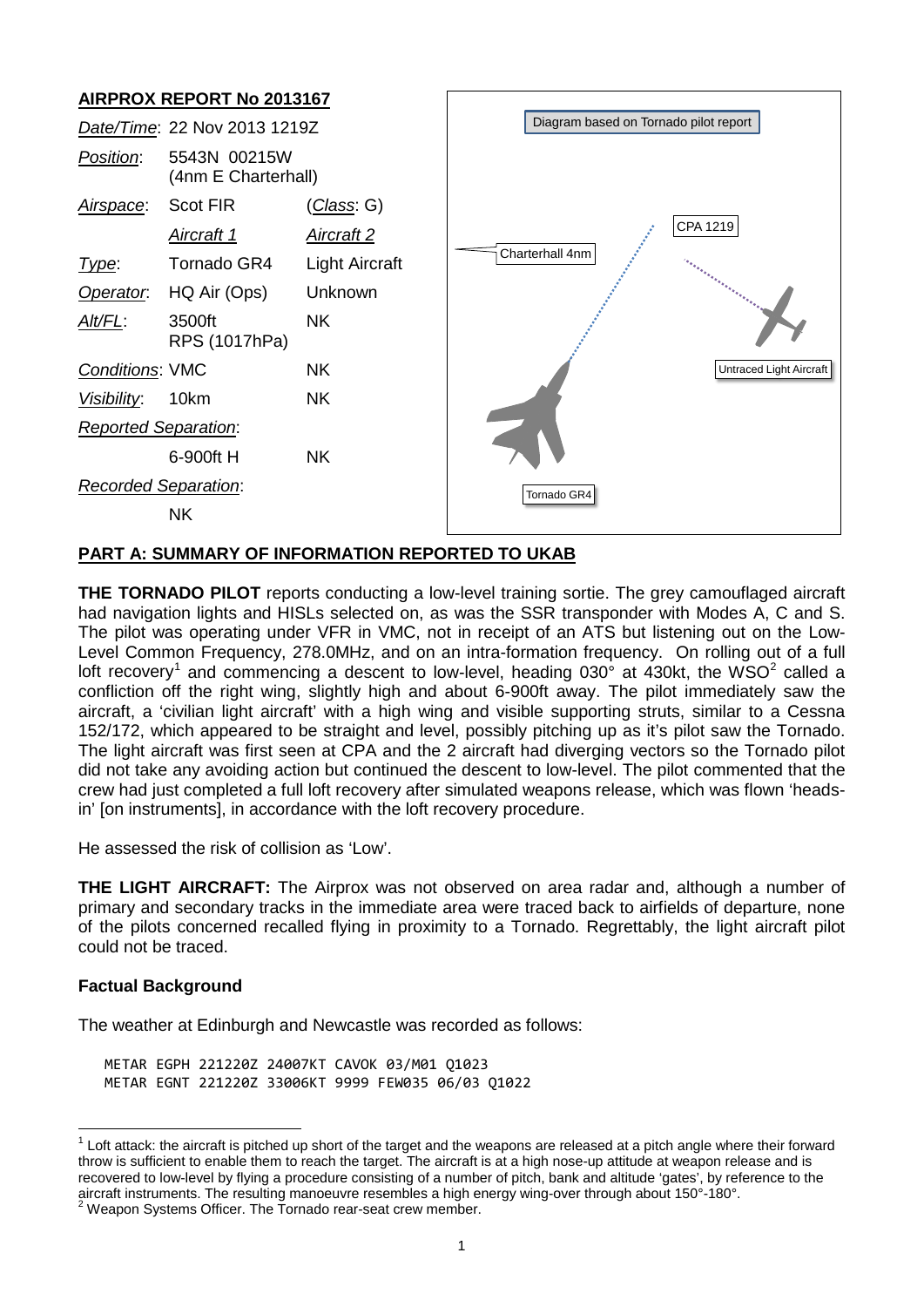### **Analysis and Investigation**

#### **UKAB Secretariat**

The Tornado pilot's recollection is of the light aircraft being on a right to left crossing track, passing down his right hand side. It was therefore his responsibility under the Rules of the Air (as reflected in Military Flying Regulations) to give way to the light aircraft<sup>[3](#page-1-0)</sup>. Both pilots shared an equal responsibility for collision avoidance $4$ .

### **Occurrence Investigation**

After consideration of the circumstances of this incident and Tornado force training requirements, RAF Marham has revised the instructions for loft attack procedures. The full loft procedure can now only be conducted in the simulator, in an Air Weapons Range or in the Night Low Flying System when airspace is known to be sanitised.

#### **Comments**

### **HQ Air Command**

The recovery from a full loft delivery is flown by the pilot as a head-down instrument procedure, whilst the WSO monitors the pilot's actions and, where able, continues the lookout scan. This ensures that the ac remains safely clear of terrain whilst also providing a level of protection against MAC<sup>[5](#page-1-2)</sup>; CFIT<sup>[6](#page-1-3)</sup> is deemed the primary risk during the manoeuvre. By the time the Airprox occurred, the loft recovery had just been completed and the pilot had resumed normal head-up flying and was contributing to the crew's lookout responsibility. Since this incident, the RAF Marham Tornado SOPs have been amended to ensure that lookout is given greater priority, with the full loft recovery only being practiced in specific circumstances.

#### **Summary**

An Airprox was reported when a light aircraft and a Tornado flew into proximity at 1219 on  $22^{\text{nd}}$ November 2013, in the vicinity of Charterhall. The Tornado pilot was operating in VMC under VFR without an ATS; the light-aircraft pilot could not be traced.

## **PART B: SUMMARY OF THE BOARD'S DISCUSSIONS**

The only information available to the Board was a report from the Tornado pilot.

The Board initially considered the actions of the Tornado pilot. He had carried out a correctly planned, briefed and authorised full loft manoeuvre, from which he had just completed flying the recovery, iaw SOPs. The WSO was the first to see the light aircraft, albeit at CPA, and the Tornado pilot quickly achieved visual contact also. The Board was unable to ascertain whether the light aircraft pilot saw the Tornado but from the geometry of confliction, with the Tornado approaching from up-sun in a descent in the high-wing light aircraft pilot's left 9.30 position, the Board felt that the pilot had probably either not seen the Tornado before CPA, or had, at best, seen it too late to take any effective avoiding action.

Notwithstanding the dearth of information as to the light aircraft pilot's actions prior to CPA, the Board agreed that the separation between the Tornado and light aircraft appeared to have been purely providential. Some members opined that this meant that the Board should classify the outcome as a Category A event given that the reported 6-900ft separation was precious little in such a highlydynamic scenario where the slightest easing of backpressure or bank by the Tornado pilot might

<span id="page-1-0"></span> $3$  Rules of the Air 2007 (as amended), Rule 9 (Converging)

<span id="page-1-1"></span><sup>&</sup>lt;sup>4</sup> ibid., Rule 8 (Avoiding aerial collisions)<br><sup>5</sup> Mid-air collision<br><sup>6</sup> Controlled flight into terrain

<span id="page-1-2"></span>

<span id="page-1-3"></span>